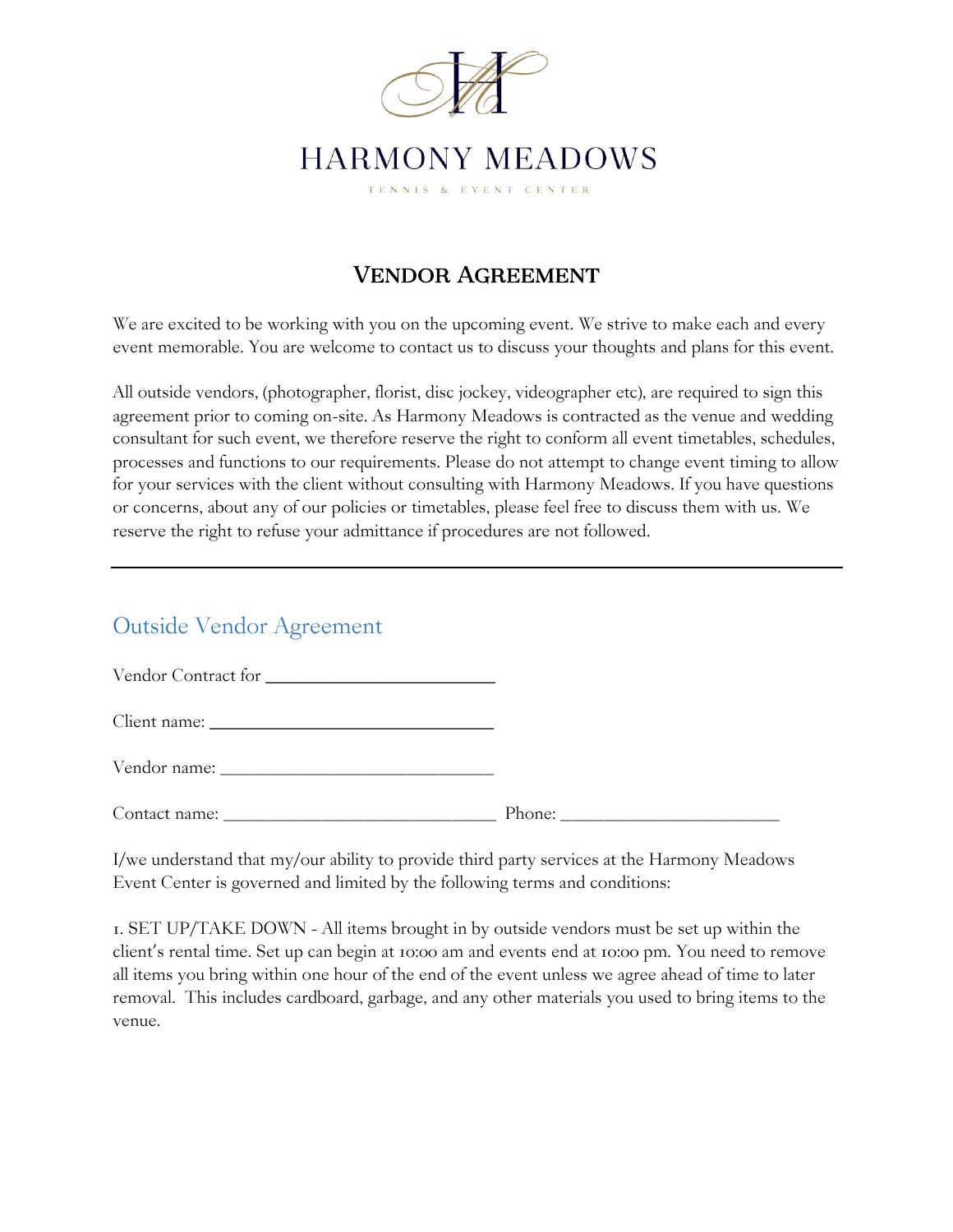2. EQUIPMENT AND TABLES - For safety, security and liability, tripods, bags, boxes, extension cords, tables and all other equipment may not be placed in pathways, access-ways, doorways, etc. Cords may not create trip hazards.

3. LANDSCAPE USE - During outdoor events, all persons must remain on the pathways or lawns. Vendors and guests are not allowed to walk through the flower beds for better photography positioning. We ask that you be respectful and assure that there is no damage to flowers and landscape. We reserve the right to assess a charge for damages to the landscape – including the replacement of plants if necessary.

4. PHOTOGRAPHY: This venue uses live, video and still photography to assist with promotion of the venue. We have the right to use a collection of final form photos and videos taken at Harmony Meadows for our promotional purposes, including social, print, and broadcast media. The collection must include all the photos and videos provided by the vendor to our client in both high resolution and web resolution. We agree not to crop or edit photos or videos used by us for promotion. Any photography or videography used by us will be credited to its creator.

5. ALCOHOL USE - Our liquor license does not allow third parties to provide alcohol at your event. No outside alcohol is permitted on the property. If alcohol use becomes problematic, we reserve the right, at our sole discretion, to terminate the serving of alcohol and/or the event. Harmony Meadows must be held harmless from any and all claims arising from alcohol use. Our staff has final say on the use of alcohol.

6. INDEMNIFICATION - The use of the facility is at your own risk. Harmony Meadows is not liable for lost or stolen items, personal injury or damages to your personal property while at the facility. You are required to hold harmless, indemnify, and defend Harmony Meadows, to the maximum extent allowed by law, from any and all liability arising from your use of our facilities, including the payment of our reasonable attorney's fees and costs incurred in defense of any actual or alleged liability.

7. DAMAGES - We reserve the right to charge for damages that you may cause that are over and above normal wear and tear to the facility.

8. DECORATIONS - Decorators should consult with us prior to coming on site to assure suitability of any particular decoration. No confetti, foils, silly string or similar items are allowed within the venue. Biodegradable items may be used. Any items hung in trees must be hung with ribbon – no fish line is to be used – and promptly removed at the conclusion of the event. All lit candles must be approved and maintained outside the reach of children. Flames are to be contained within glass containers.

9. FOODS AND CATERING – Use of our kitchen is permitted by commercial caterers only and must be returned in the original condition. If you leave it dirty, you will not be allowed to return for future events, and you will be charged to clean it along with your client forfeiting their full deposit. All garbage and recycling must be removed from the premises, including food waste.